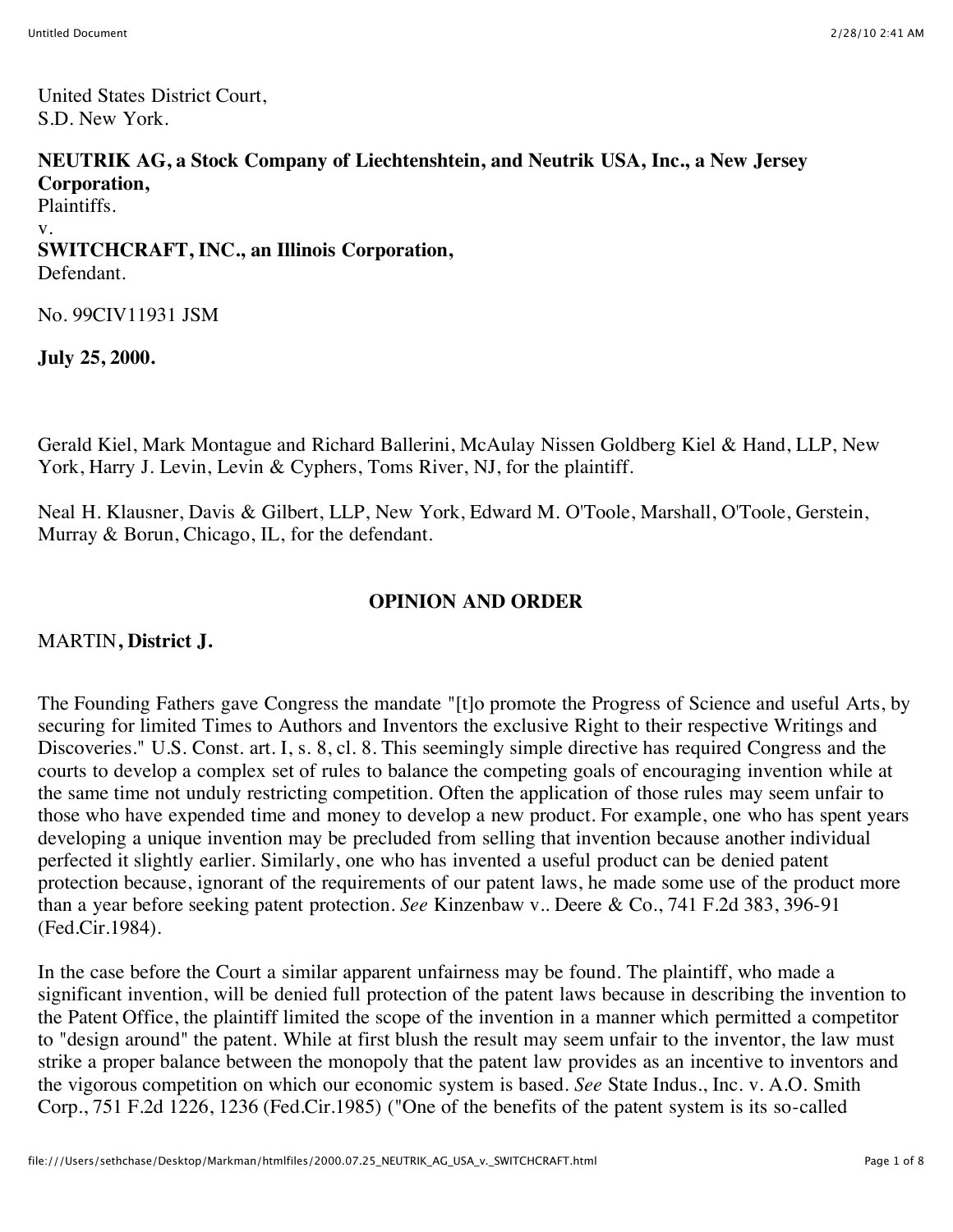'negative incentive' to 'design around' a competitor's products, even when they are patented, thus bringing a steady flow of innovations to the marketplace.").

Neutrik AG and Neutrik USA, Inc. (collectively "Neutrik") bring this action against Switchcraft alleging patent infringement, trademark infringement, false designation of origin, unfair competition, trademark dilution, and trade dress infringement, as well as several parallel state law claims based on Switchcraft's sales of an electrical socket that fits the plug from Neutrik's patented plug-and-socket combination. Neutrik has moved for a preliminary injunction based solely on its claim of patent infringement. The motion is denied.

#### **I. Facts**

In 1993 Neutrik obtained U.S. Patent No. 5,205,749 (the " '749 patent") on an "ELECTRIC PLUG-AND-SOCKET CONNECTION" FN1 designed to overcome certain problems, such as current overload, that occur when traditional plugs and sockets are used in high-power applications. In traditional plug-and-socket combinations the two prongs of the plug slide onto the two prongs of the socket. As a result, the surface area of electrical contact is initially very small when the tips of the prongs meet and gradually increases as the prongs slide onto one another. When the plug is unplugged the prongs slide off one another, gradually decreasing the contact surface between them. As a result of this sliding action, for a brief moment during plugging or unplugging the current is being carried over a very small contact area at the tips of the prongs. If a connector is carrying a high-powered current that is "live" or "hot," the brief period when the current is carried over a small surface area can cause overloading. Such overloads are particularly undesirable in highpower sound systems.

FN1. In the patent application, what in layman's terms would be called the "plug" is referred to as the "plugin counterpart connector" and what is commonly termed the "socket" is referred to as the "plug connector." The conventional terms plug and socket are used in this opinion.

Neutrik's patented plug-and-socket combination avoids overloading by eliminating the gradual increase and decrease of contact area. Neutrik's socket consists of a cup-shaped cylindrical plastic casing with a hollow circular plastic shaft in the center. There are two recesses that run along the outer surface of the shaft's length on opposite sides of the shaft and two recesses that run along the inner surface of the shaft's length on opposite sides. In each recess there is a metal electrical contact that runs along the length of the recess. And on each contact there are three contact vanes that extend out from the recess. Each contact vane extends from the base of the contact in a circumferential direction (i.e. around the circumference of the cylindrically shaped shaft). The distance between the contact vane and the contact base increases in a circumferential direction.

The Neutrik plug consists of a cylindrical cup-shaped casing with a solid shaft in the center. The plug cylinder slides inside the socket cylinder, and the solid plug shaft slides inside the hollow socket shaft. The inner surface of the socket's cylindrical casing has two parallel grooves that are on opposite sides of the inner surface of the cylinder and run from the closed end of the cylinder to the open end. These grooves correspond to two bumps or "noses" on the smaller hollow cylinder of the plug. Thus, the cylinder of the plug can only fit into the larger cylinder of the socket when the grooves of the socket and the noses of the plug are lined up.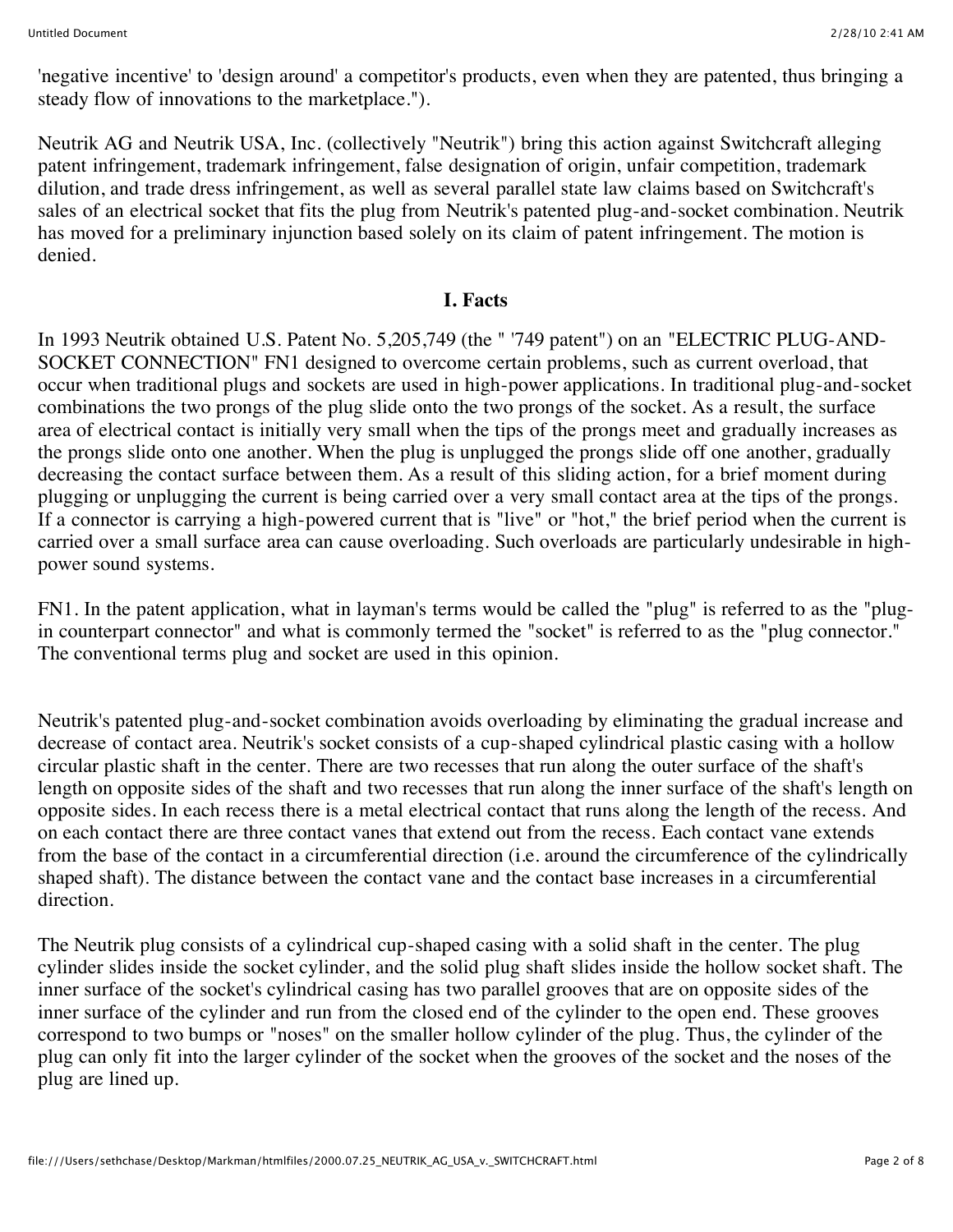Imbedded in the wall of the plug's hollow cylinder are two metal contact rods, which run the length of the cylinder on opposite sides, protrude partially from the plastic casing, and carry electrical current. Imbedded in opposite sides of the plug's solid center shaft there are also two metal contact rods, which run the length of the shaft and protrude partially from the plastic.

When the plug is inserted in the socket in the only position possible (that is, with the socket grooves and plug noses lined up), the metal contact rods of the plug and the metal contact vanes of the socket do not touch one another. Once the plug is inserted, however, it can be rotated clockwise. When it is thus rotated, the socket contact vanes and plug contact rods come into full contact all at once. Thus, the initial contact takes place over a relatively large surface area, making the patented plug-and-socket combination less prone to overloading.

Neutrik has been selling its patented line of plug-and-socket connecters for over a decade and has properly marked its product packaging with its patent number since the '749 patent was issued.

In 1999 Switchcraft began advertising and selling a line of sockets designed specifically to work with Neutrik plugs. Because it fits the Neutrik plug, the Switchcraft socket is nearly identical to the Neutrik socket. The only significant difference is in the design of the socket contacts. Each of Neutrik's contacts consist of a contact base and three contact vanes that extend from the base in a circumferential direction (i.e. around the circumference of the cylindrically shaped plug). The distance between the base and the vanes increases in a circumferential direction. The Switchcraft socket contact consists of a contact base and one contact vane that extends from the base in an axial direction (i.e. along an axis running through the middle of the cylindrically shaped socket). The distance between the Switchcraft contact vane and its base increases in an axial direction.

#### **II. Discussion**

Neutrik brings this motion for a preliminary injunction based solely on its claim that Switchcraft has infringed the '749 patent. To determine whether a preliminary injunction is warranted in a patent case, the Court must consider four factors: (1) whether the plaintiff has a reasonable likelihood of success on the merits; (2) whether the plaintiff will be irreparably harmed if the injunction is not granted; (3) whether the balance of hardships tips in the plaintiff's favor; and (4) the impact of the injunction on the public interest. *See* Hybritech, Inc. v. Abbott Labs., 849 F.2d 1446, 1451 (Fed.Cir.1988). No one factor is dispositive, and all the factors must be considered in light of the magnitude of the relief granted. *See id.* However, there is a presumption of irreparable harm if the plaintiff makes a clear showing of success on the merits. *See* Bio-Technology Gen. Corp. v. Genetech, Inc., 80 F.3d 1553, 1558 (Fed.Cir.1996). In this case there is no particular impact on the public interest, and the balance of hardships does not tip decidedly in favor of either the plaintiff or the defendant. Therefore, the plaintiff's likelihood of success on the merits is dispositive.

In order to succeed on the merits of its patent infringement claim Neutrik will have to establish both the validity of its patent and Switchcraft's infringement thereof. For the purposes of this preliminary injunction motion, Switchcraft concedes that the '749 patent is valid. The critical issue, then, is whether Neutrik is likely to succeed in showing that Switchcraft infringed. Based on the record before the Court, it does not seem likely that Neutrik will succeed.

Analysis of an alleged patent infringement entails two inquiries: (1) a determination of the scope of the patent claims, and (2) a determination of whether the claim encompasses the accused device. *See*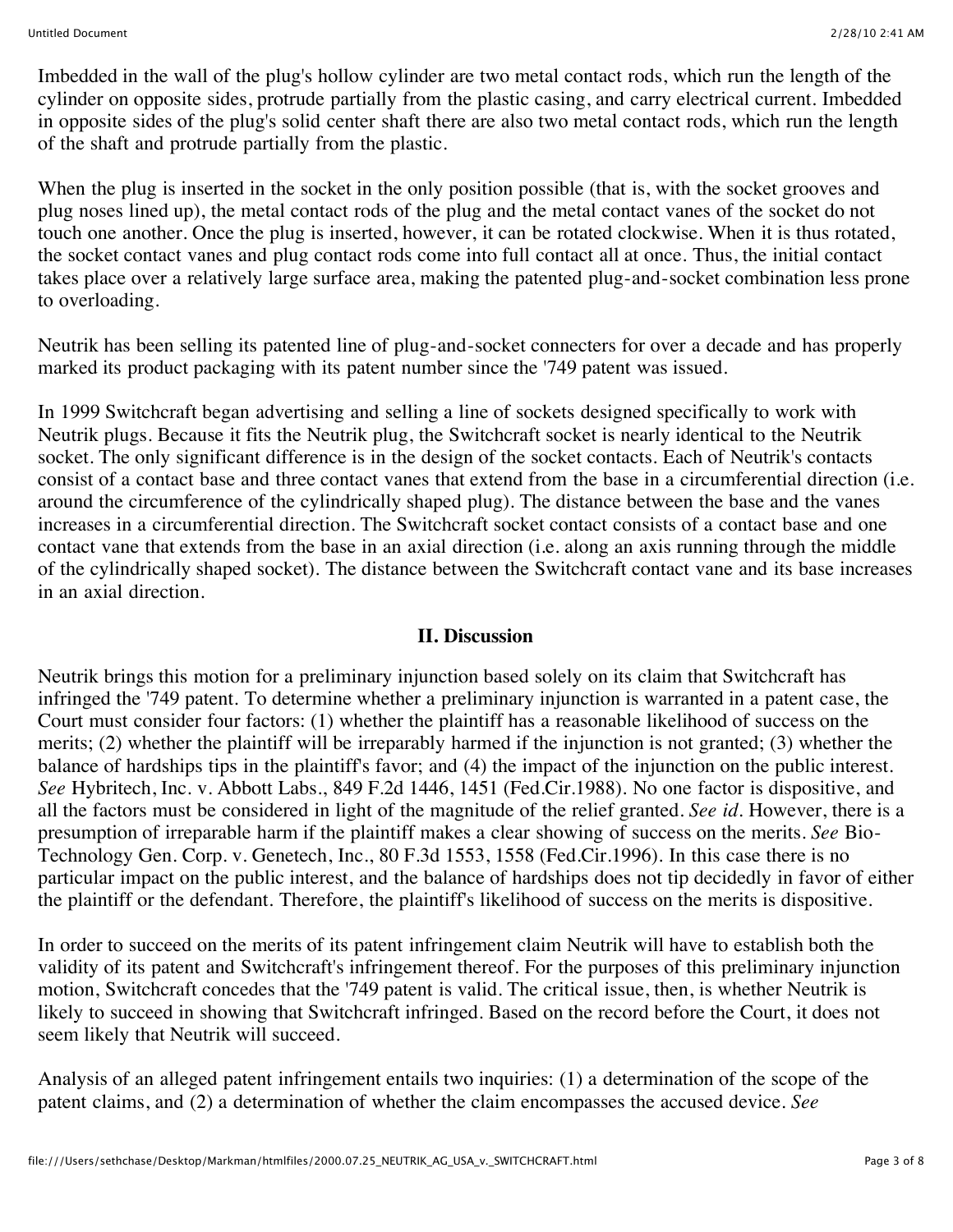Mannesman Demag Corp. v. Engineered Metal Prods. Co., Inc., 793 F.2d 1279, 1282 (Fed.Cir.1986); Caterpillar Tractor Co. v. Berco S.P.A., 714 F.2d 1110, 1114 (Fed.Cir.1983).

### **A. Literal Infringement**

Neutrik first argues that Switchcraft's plug has literally infringed its patent claims. To establish literal infringement a plaintiff must demonstrate that every limitation in a patent claim is literally met by the accused device. *See* Enercon GmbH v. International Trade Comm'n, 151 F.3d 1376, 1384 (Fed.Cir.1998). The '749 patent reads in relevant part:

In an electric plug-and-socket connection including a cylindrical plug connector and a cylindrical plug-in counterpart connector, each connector having an axis, each connector including contact supports and contacts, wherein the plug connector and the plug-in counterpart connector are coupleable by a bayonettype coupling, the plug connector being cup-shaped and having a circumferential wall and a circumferential edge and a bottom remote from the edge, grooves being defined in the wall of the plug connector, the grooves having a first portion extending parallel to the axis of the connector and a second portion extending circumferentially adjacent the first portion, the second portion having a length which determines and angle of relative rotation between the plug connector and the counterpart connector, the counterpart connector is a rod of solid cross-section, the rod being received in an axially extending recess of the contact support, the rod projecting over its entire length radially beyond the contact support, wherein two imaginary diameter planes of the connector with the rod contact extending through the contact and the at least one nose are offset relative to each other by an angle which corresponds to the angle of relative rotation between the connectors, each of the other contacts being received in a recess of the other contact support of the plug connector, the other contact support having a wall, the recess being provided in the wall, the improvement comprising the other contacts in the other contact support each having at least one elastically deformable contact vane, the at least one contact vane extending in circumferential direction from the wall of the contact support and at a distance from the wall of the contact support which increases in a circumferential direction.

The final emphasized portion of the claim is at issue here. Switchcraft contends that there is no literal infringement because its socket does not include "at least one contact vane extending in a circumferential direction from the wall of the contact support and at a distance from the wall of the contact support which increases in a circumferential direction." The contact vanes in the Switchcraft plug extend from their supports in an axial direction, not a circumferential direction, and the distance between the vane and the support increases in an axial direction, not a circumferential direction.

Neutrik argues that Switchcraft's contact vane extends both circumferentially and axially and increases its distance from the support wall both circumferentially and axially and therefore infringes the '749 patent. At the tip of the Switchcraft vane there is a rounded bump a little smaller than a dry split pea. This bump is the actual point of electrical contact. Neutrik focuses narrowly on the bump and argues that because of the bump's round shape, the Switchcraft contact vane can be said to extend from the contact base in a circumferential direction as well as in an axial direction.

This argument stretches the claim language too far. "In construing a claim, claim terms are given their ordinary and accustomed meaning unless examination of the specification, prosecution history, and other claims indicates that the inventor intended otherwise." Transmatic, Inc. v. Gulton Indus. Inc., 53 F.3d 1270, 1277 (Fed.Cir.1995). Webster defines a "vane" as "a broad, thin, often curved surface fastened to a pivoted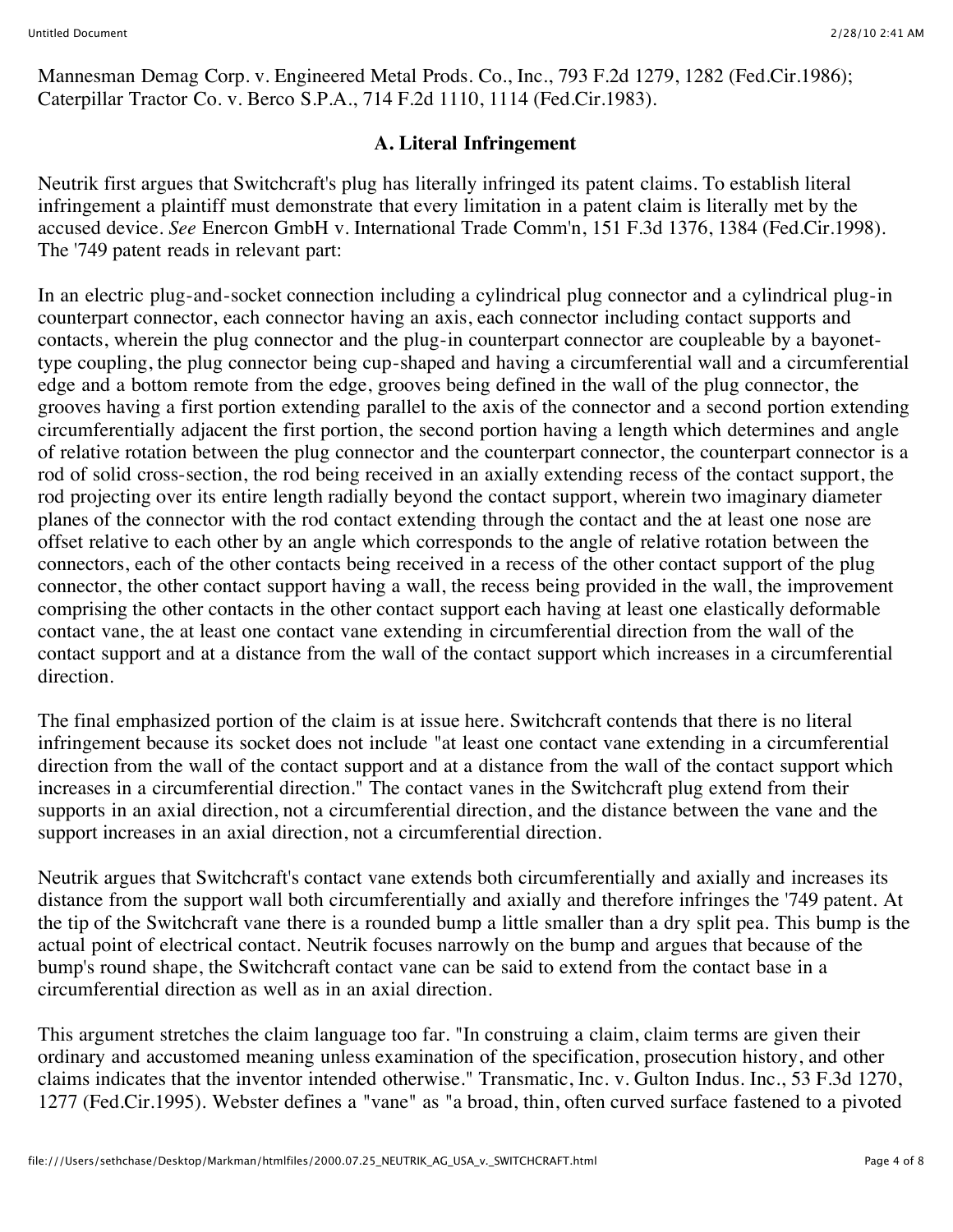or rotating body." *Webster's New Dictionary and Thesaurus* 1087 (1992). Examples include the blades on a windmill or the feather on an arrow shaft. *See id.* Here, the term "contact vane" mentioned in the patent clearly refers to the entire piece of metal that extends from the contact base, not just the bump at the tip. The contact vane in Switchcraft's device extends from its base in an axial direction. Just because a small portion of the vane has a round shape does not mean that the vane also extends circumferentially from its base.

Essentially, Neutrik is arguing that the phrase "contact vane extending in circumferential direction from the wall of the contact support" really means "contact vane *or any portion thereof* extending in circumferential direction from the wall of the contact support." Thus, according to Neutrik, the patent limitation is met if just a portion of the contact vane is extending in a circumferential direction. The bump on the Switchcraft contact vane is a portion of the contact vane, and because of its round shape, the bump can be said to extend in circumferential direction.

There are two problems with this argument. First, even if the claim language did read "contact vain or any portion thereof," there is no portion of the Switchcraft contact vane that is "extending in circumferential direction *from the wall of the contact support and at a distance from the wall of the contact support which increases in a circumferential direction.*" The bump is not attached to the wall of the contact support and cannot be said to extend from it. Additionally, the distance between the bump and the wall of the contact support does not increase in a circumferential direction. If anything, the distance between the bump and the wall of the contact support increases in an axial direction because the bump is on the end of the axially extending contact vane. Therefore, even if the patent language meant "contact vane or any portion thereof" as Neutrik suggests, the Switchcraft socket does not meet this limitation.

Furthermore, the plain language of the patent does not read "contact vane or any portion thereof," and the plain language of the patent is what governs "unless examination of the specification, prosecution history, and other claims indicates that the inventor intended otherwise." Transmatic, 53 F.3d at 1277. There is nothing to indicate that Neutrik intended anything but the ordinary and accustomed meaning of the phrase "contact vane extending in circumferential direction from the wall of the contact support and at a distance from the wall of the contact support which increases in a circumferential direction." In fact, the prosecution history indicates that the specifications regarding circumferential direction were added to Neutrik's patent application to distinguish it from a patented device in the prior art that employed a contact vane almost identical to Switchcraft's. Neutrik's original version of Claim 13 at issue in this case reads in relevant part:

... the improvement comprising the other contacts in the other contact support each having at least one elastically deformable contact vane, the at least one contact vane extending from the wall of the contact support and at an increasing distance form the wall of the contact support.

This version of Claim 13 was rejected in view of prior art. In particular, the examiner pointed to Kissling, U.S. Patent No. 4,826,454. The Kissling patent was for a type of fuse holder that employed an elastically deformable contact vane extending from the wall of a contact support in an axial direction.

In response to the examiner's rejection citing the Kissling patent, Neutrik amended the relevant language:

... the improvement comprising the other contacts in the other contact support each having at least one elastically deformable contact vane, the at least one contact vane extending *in circumferential direction* from the wall of the contact support and at an increasing distance from the wall of the contact support.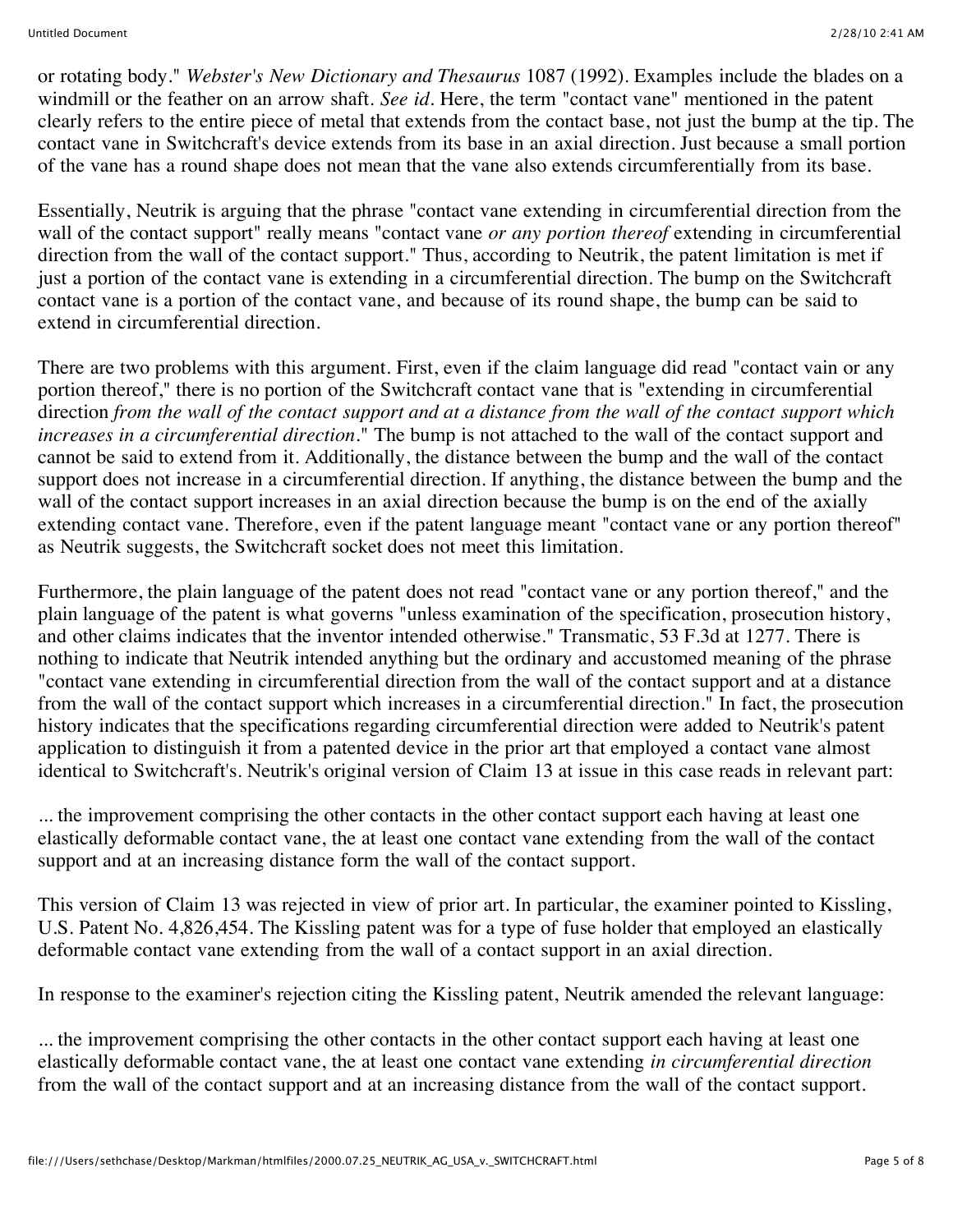Once again, however, the examiner rejected Claim 13 citing the Kissling patent. Finally, Neutrik made a second amendment to Claim 13:

... the improvement comprising the other contacts in the other contact support each having at least one elastically deformable contact vane, the at least one contact vane extending in circumferential direction from the wall of the contact support and at [an increasing] *a* distance from the wall of the contact support *which increases in circumferential direction.*

In its "Remarks" in support of the amendment, Neutrik cited specifically the fact that its device was sufficiently distinct from the Kissling patent because "the circumferentially extending contact vanes have a distance from the wall which increases in a circumferential direction."

Switchcraft's contact vane and the vane in the Kissling patent are almost identical. The Kissling vane, like Switchcraft's, has a rounded bump at the tip. Yet Neutrik now tries to argue that as a result of the rounded shape of the bump on Switchcraft's vane the vane extends circumferentially, and its distance from the contact base increases circumferentially. To the extent that the prosecution history for the '749 patent is useful in construing the plain language of the patent, that history works against Neutrik. The phrase "vane extending in circumferential direction" was not intended to apply to a vane, like the Switchcraft vane and the one in the Kissling patent, that extends axially and happens to have a rounded bump at the tip. If that were the case, the examiner would not have approved the '749 patent in light of the Kissling patent. The contact vane used in Switchcraft's socket simply does not extend circumferentially and therefore does not meet every limitation in the patent. On the factual record now before the Court, it is apparent that Neutrik will not succeed on the merits of its claim for literal infringement.

# **B. Infringement Under the Doctrine of Equivalents**

The next issue is whether there has been infringement under the doctrine of equivalents. This doctrine requires that the accused device contain each element of the patent claim or its equivalent. *See* Overhead Door Corp. v. Chamberlain Group, Inc., 194 F.3d 1261, 1269 (Fed.Cir.1999). An element of the accused product is equivalent to a claim element if the differences between the two are "insubstantial" to one of ordinary skill in the art. Id. at 1269. The Federal Circuit has devised the "function-way-result" test to determine whether elements are equivalent, particularly when mechanical devices are at issue. *Id.* Under this test, an element is equivalent if it performs substantially the same function in substantially the same way to achieve substantially the same result. *See id.*

Neutrik contends that the Switchcraft contact vane is equivalent to Neutrik's contact vane under the function-way-result test and therefore infringes the '749 patent. According to Neutrik, it does not matter that the contact vane in the Switchcraft socket extends axially instead of circumferentially because it performs substantially the same function in substantially the same way to achieve substantially the same result as the Neutrik socket. After careful examination of the two sockets and observation of cutaway versions of the sockets as they connect with a Neutrik plug it seems that Neutrik is correct. Both sockets make an electrical connection with the Neutrik plug. Both use an elastically deformable contact vane that wipes onto the contact rod in the plug so that the full electrical connection takes place immediately. And both achieve the connection without the overloading that can occur when traditional plug and socket combinations are used in high-power sound applications.

Switchcraft argues first that while its socket may perform the same function and achieve the same result as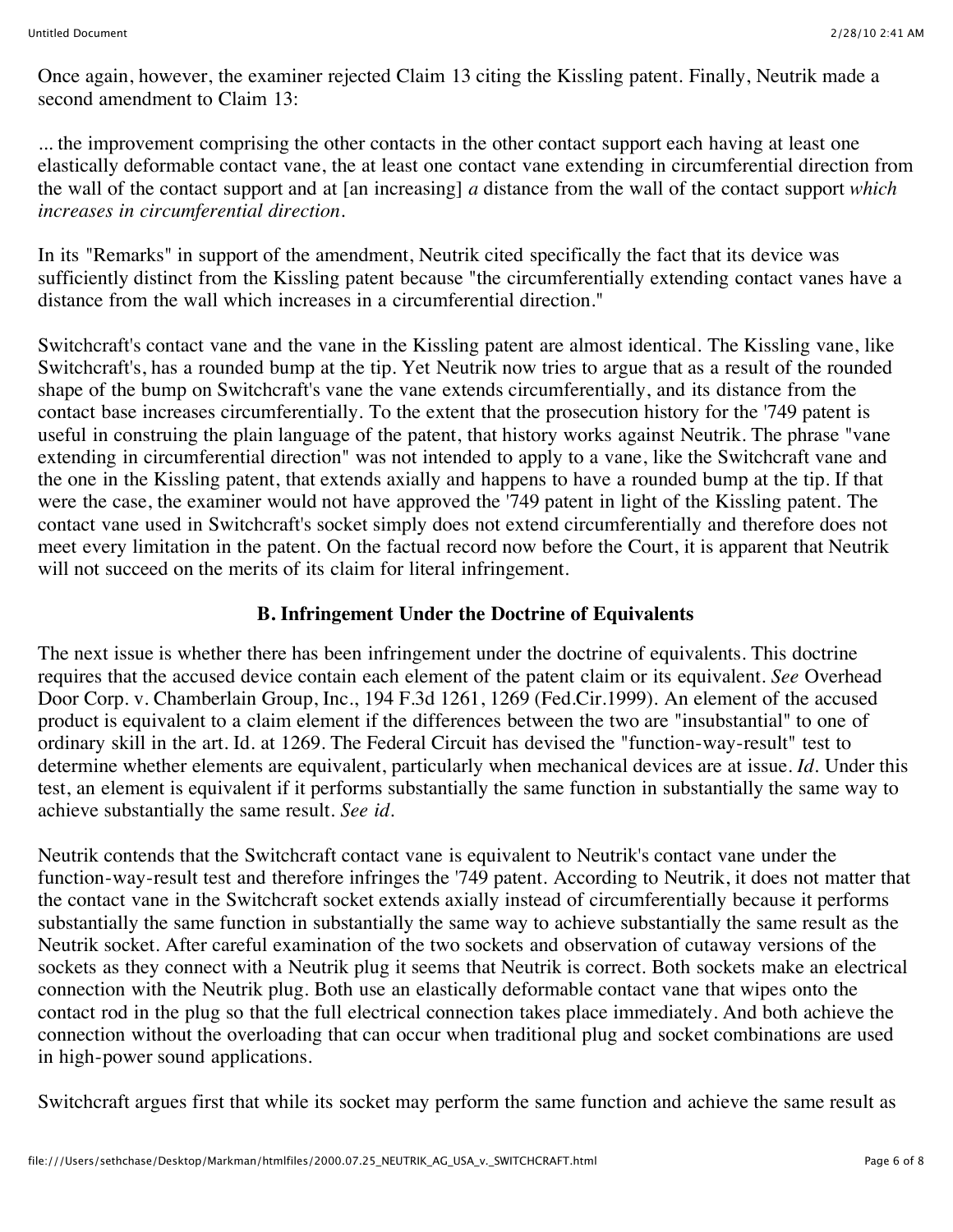the Neutrik one, it does so in a different way. In fact, Switchcraft contends that this different way is an improvement on Neutrik's device. According to Switchcraft, Neutrik must use an expensive special alloy to make its contact vanes. By contrast, the Switchcraft contact vane, which extends axially from the contact base, does not require the use of a special alloy. Therefore, according to Switchcraft, its contact vane performs the same function just as effectively but more cheaply.

Neutrik disputes this assertion, arguing that the Switchcraft contact vane performs less effectively than the Neutrik one. Indeed Neutrik is probably correct in this regard since its use of contact vanes that extend in a circumferential direction permits the use of three contact vanes in each of the four contacts whereas Switchcraft's axially extending contact vane limits it to one contact vane for each contact. Thus, each Neutrik socket has twelve points at which the electrical connection is made while the Switchcraft socket only has four.

However, whether or not Switchcraft's contact vane is an improvement over Neutrik's is irrelevant. The relevant issue is whether it meets the function-way-result test for equivalency. As discussed above, it appears to the Court that it does. The key to the improvement described by the '749 patent, as the Court understands it, is the wiping action that occurs when the contact vane is depressed by the rod in the plug creating an immediate electrical contact over a relatively broad area. Both the Neutrik contact vanes and the Switchcraft contact vanes are elastically deformable and have the same springing action. Even though the Switchcraft contact vane extends axially rather than circumferentially, the distinct shape of the bump at the tip of the Switchcraft contact vane allows the plug's contact rod and the socket's contact vane to come together with the same wiping action that occurs when the Neutrik contact vanes and rods meet. Therefore, the Court finds that the Neutrik and Switchcraft devices perform substantially the same function in substantially the same way to achieve substantially the same result.

The doctrine of equivalents, however, is limited by the doctrine of prosecution history estoppel, which precludes a patent holder from obtaining a claim construction that would resurrect subject matter that was surrendered during the patent application in order to obtain the patent. *See* Hughes Aircraft Co. v. United States, 717 F.2d 1351, 1362 (Fed.Cir.1983).

Switchcraft argues that the application of the doctrine of equivalents in this case is limited by prosecution history estoppel because Neutrik clearly and unmistakably surrendered any claim to contact vanes that do not extend circumferentially when it amended its patent twice during the patent application process in order to emphasize that its contact vanes extend in a circumferential direction. Unmistakable assertions made by a patent applicant in support of patentability, whether or not required to secure allowance of the claim, may operate to preclude the patentee from asserting equivalency. *See* Bayer v. Elan Pharm. Research Corp., 212 F.3d 1241, 1252 (Fed.Cir.2000). In determining whether there has been a clear and unmistakable surrender of subject matter, the prosecution history as a whole must be examined under an objective standard. *See id.* The proper inquiry is "whether a competitor would reasonably believe that the applicant had surrendered the relevant subject matter." *See* Cybor Corp. v. FAS Technologies, Inc., 138 F.3d 1448, 1457 (Fed.Cir.1998). Thus, in the case before the Court, the relevant inquiry is whether, considering the prosecution history as a whole, a competitor would reasonably believe that Neutrik had surrendered contact vanes that only extend axially in its patent application.

Based on the amendments that Neutrik made to Claim 13 in response to the examiner's concerns about the Kissling patent, Neutrik did surrender any claim to contact vanes that do not extend circumferentially. Any competitor examining the prosecution history discussed above could reasonably believe that a contact vane